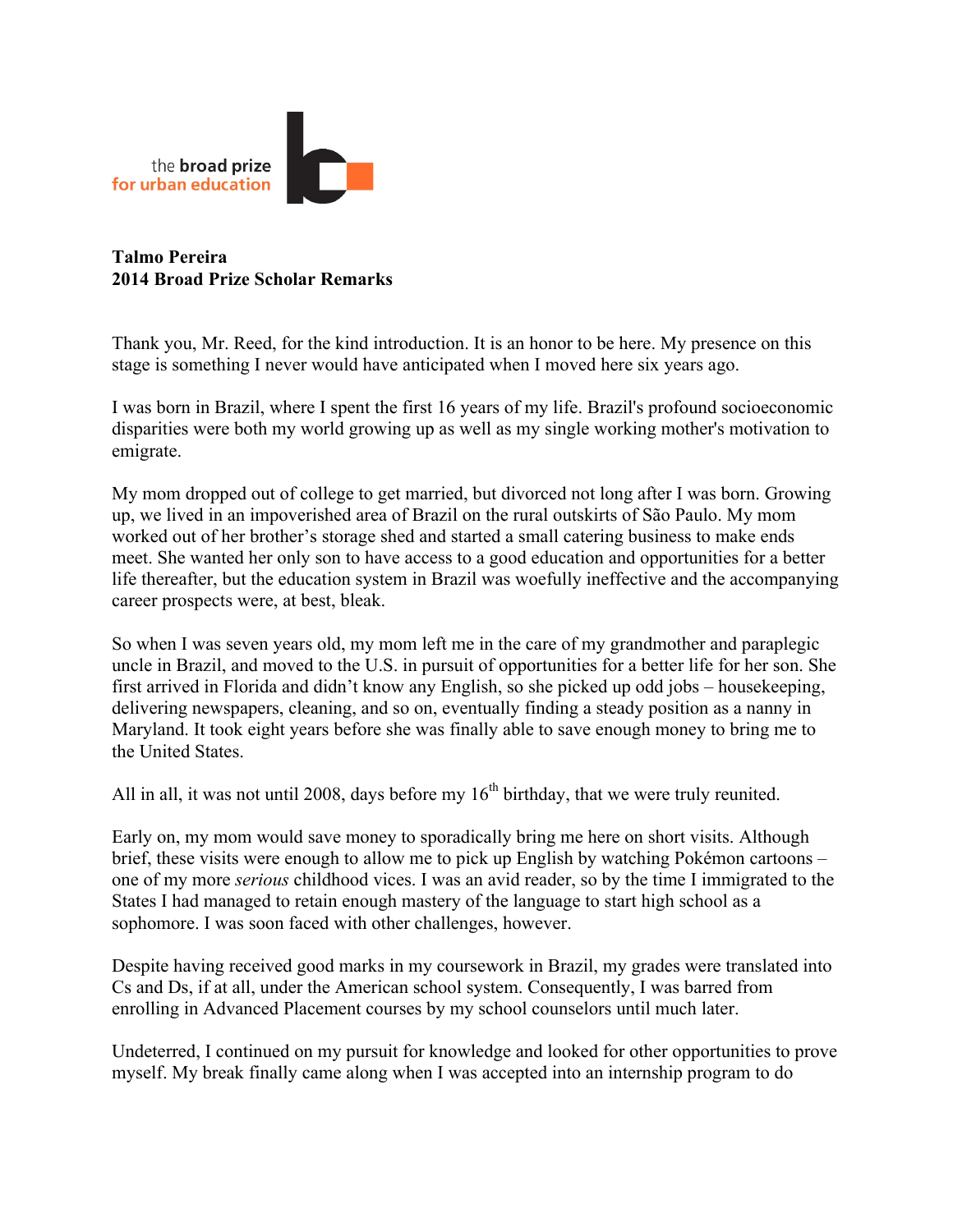research at the National Institutes of Health during my senior year. I was immediately hooked – I knew then and there that I wanted to devote my career to science.

But before I go into all of that, there's something I need to emphasize. My mom fought tooth and nail to get me to the U.S. so that I could be successful, and I hold myself accountable to her sacrifice. If my mom was willing to do all of these things for me, then I must be willing to work just as hard to accomplish my goals and succeed.

She is here in the audience with us today. So I'd like to take a moment to thank her for all that I've mentioned, and so much more – Obrigado mãe.

Now, to give you some context, Brazil, as you may know, is a burgeoning economic world power. However, just as it boasts the world's highest executive salaries, Brazil also has a federal minimum wage just shy of \$2.

The rural area where I was raised was plagued by these socioeconomic disparities and with them, the problems that arise from poverty. In particular, substance addiction and untreated psychiatric disease ran rampant in my community. At a young age, these tragedies were impressed upon me and I soon became captivated with understanding them.

Throughout my formative years, this curiosity about the mind took me on an intellectual journey. I ventured from the realms of philosophy and literature, where I became consumed with Dostoyevsky's lurid descriptions of mental anguish; to psychology and medicine, where Oliver Sack's case studies fascinated me. I finally found my calling in Neuroscience – the study of the biology of the brain.

After my experience at the NIH, I finished high school in Montgomery County, Maryland, and won the Broad Prize scholarship in 2011. I subsequently began my undergraduate studies in computational biology at the University of Maryland, Baltimore County, where I am currently a senior.

The Broad Prize scholarship made my college education financially feasible, certainly, but it also set off a series of events that shaped my career in ways that I could have never imagined. As a freshman, I applied and was accepted to a summer research position at the Broad Institute of MIT and Harvard. There, I had the opportunity to investigate the neurobiology of bipolar disorder. I later learned that despite being a freshman, I stood out in the highly competitive selection process because of the Broad Prize.

That experience, in turn, was a springboard for more opportunities in neuroscience. The following summer I did research at MIT, creating tools to map the wiring of the brain, and returned as a visiting student for a whole semester to continue working on my project. And the summer after that, I was accepted to a selective research program at Caltech, where I did research into the neuroscience of aggression.